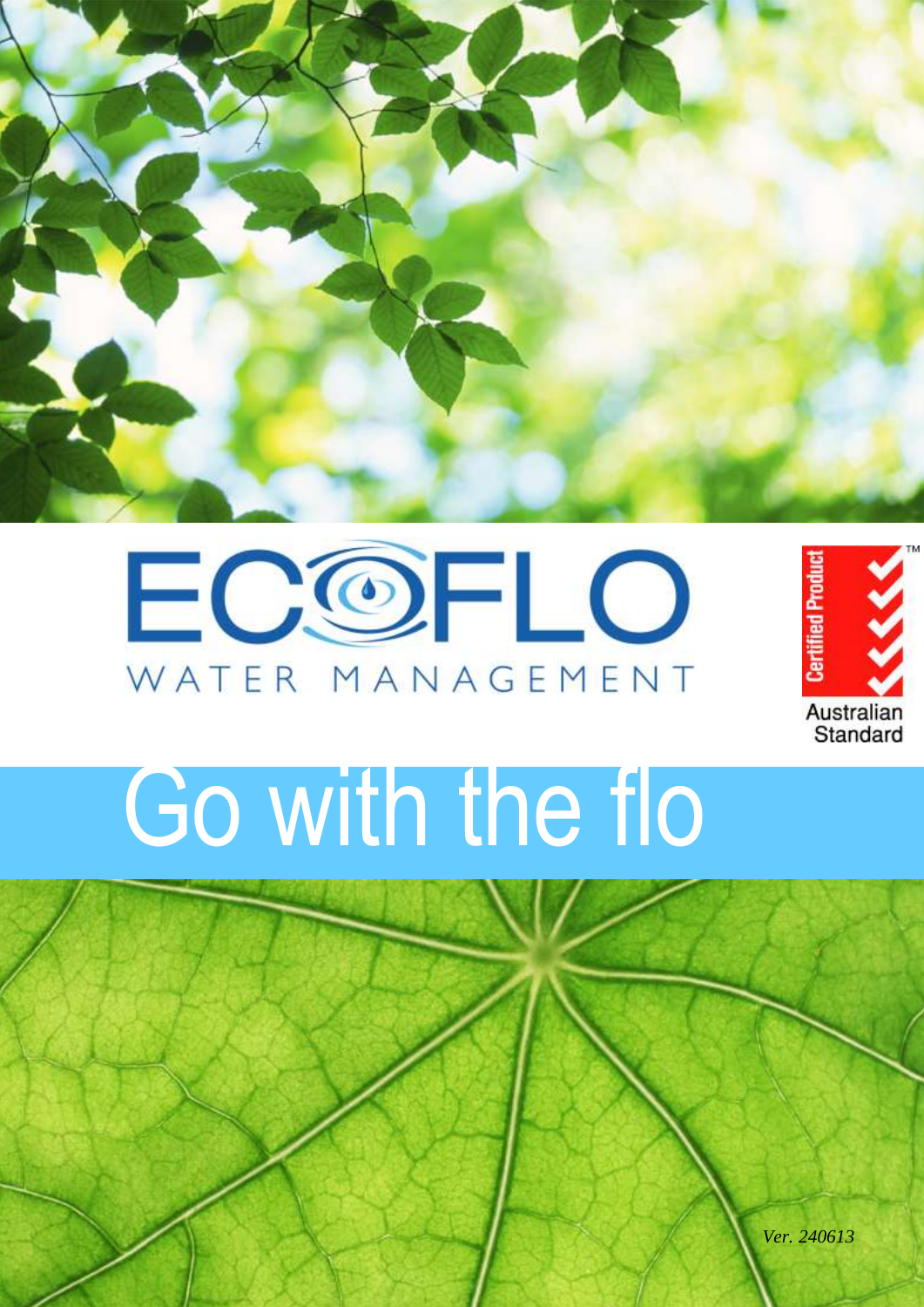

### ECOFLO - We minimise the FLO of H<sub>2</sub>O

Ecoflo Water Management is Australia's leading supplier of "zero water input" domestic toilets and grey water systems. For over 15 years, while building our reputation as an innovative leader in waterless toilets and grey water systems, we've been delivering the best in value and Quality Assured products to home owners.

With scientists predicting that droughts will become more severe and prolonged over the coming decades affecting communities throughout the country, there's never been a better time for you to "Go with the flo" and do your bit for water conservation.

The installation of an Ecoflo Water Management waterless toilet and grey water system reduces the annual water consumption of the average family by 35,000 litres.

The cost to purchase and install an Ecoflo system is significantly less than any other type of approved waste treatment system while running costs are minimal.

An Ecoflo is an investment in the future of Australia's water supplies and provides you with the most economic and sustainable way to treat human waste. Read on - you'll find out why thousands of Ecoflo products have already been installed in homes around the country and how to choose the best Ecoflo product to suit your needs.



**Nature Loo Classic** Sun-Mar Excel *with Palisade Pedestal*



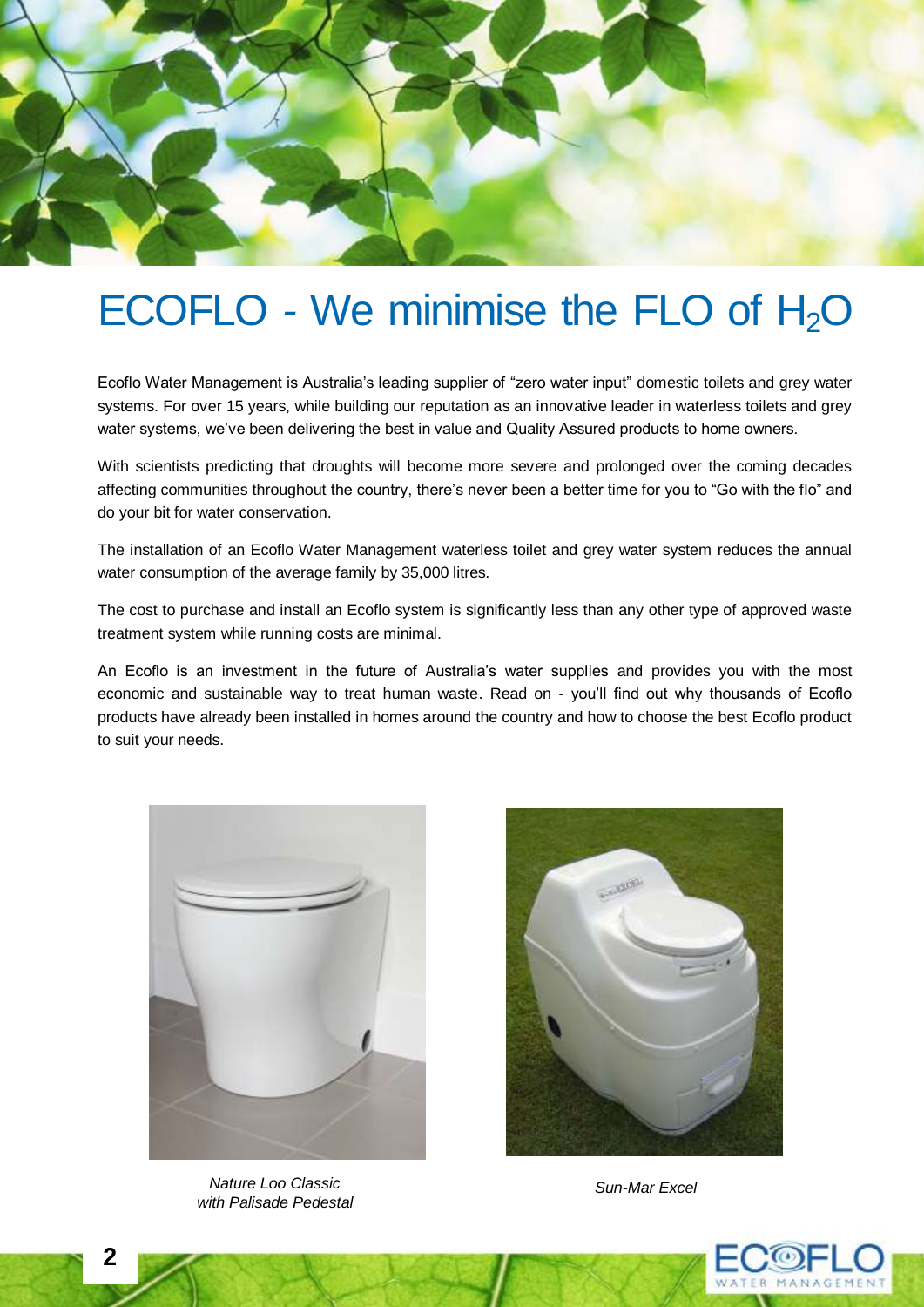

### Q: Why install a waterless toilet?

#### **A: To Save Water…**

Each year a typical suburban home flushes 35,000 litres of potential drinking water down the drain and into sewers. Most Ecoflo toilets use no water at all, conserving this precious resource and saving you money in the process.

#### **A: To Minimise your Impact on the Environment…**

Waste from flushing toilet systems attached to on-site waste water treatment plants is normally treated with harmful chemicals for disinfection, and so much energy is used in the process that domestic solar power systems struggle to handle the load. Ecoflo's systems use a natural biological process, are environmentally-friendly and help return nutrients to the soil. Most systems consume minimal electrical power.

#### **A: To Be Self-Sufficient…**

With a waterless toilet, grey water system and rainwater tank, your house and garden can be self-sufficient when it comes to water and waste management.

#### **A: To Save Money…**

Apart from the initial low-cost of a combined waterless toilet and Greywater system, there are other benefits, compared to flushing toilet systems - like no service or maintenance contracts, lower electrical costs, fewer moving parts and no pumps. Ecoflo provides sustainable alternatives and are less expensive than flushing toilet on-site systems, such as aerated waste treatment systems, septic tanks and worm farms. This typically represents an ongoing saving of \$700 per year on top of the water saving and initial investment.

And with no water down the toilet you have the opportunity to install a smaller lower cost water tank!

#### **A: To Add Value to Your Home…**

Just as water tanks add value to your home, so do waterless toilets, as we all strive to minimise water consumption and conserve resources.





*"A water-wise home will attract a premium and may become the major contribution to achieving a sale."* 

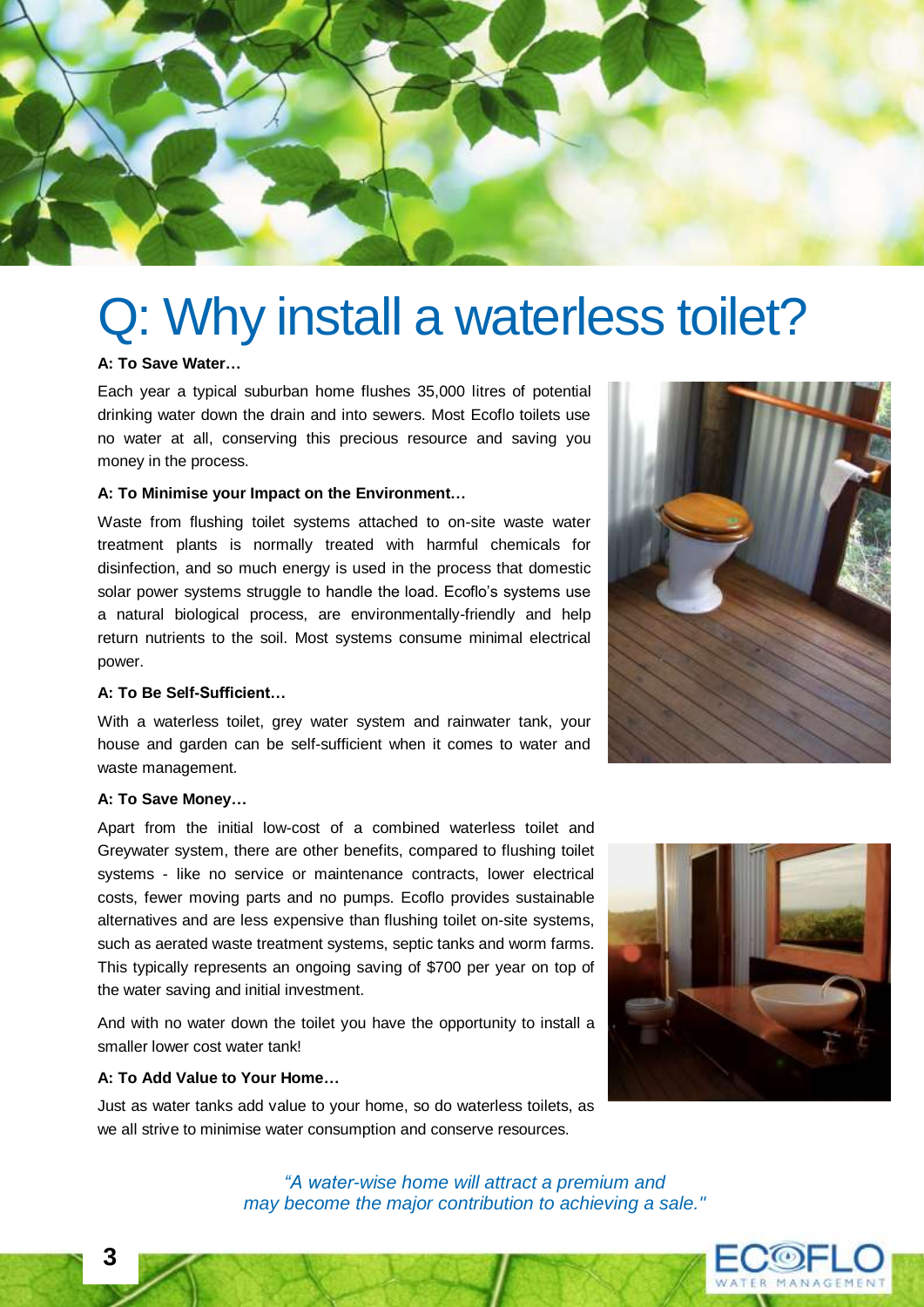

### Cost Guide

The following table compares the cost of a combined waterless toilet and separate Greywater system against systems involving the flushing of 35,000 litres per year of water down the toilet. The table is offered only as a guide. Installation costs differ widely depending on local site conditions

*N.B.* Since a home with a flushing toilet will waste 35,000 litres per year of drinking water down the toilet, the already low cost of a waterless toilet can be offset by reducing the size of the water tank required.

|                                                | <b>Equipment &amp; Installation</b> | <b>Ongoing Cost</b>   |
|------------------------------------------------|-------------------------------------|-----------------------|
| Waterless toilet & primary Greywater treatment | $$4,500 - $5,500$                   | Minimal               |
| Septic Tank                                    | $$5,000 - $10,000$                  | Low                   |
| Septic Tank with large sand filter or reed bed | $$10,000 - $15,000$                 | Low                   |
| Aerated water treatment system                 | $$10,000 - $15,000$                 | High (\$700 per year) |

# Is a waterless toilet right for me?

If the location where you want to install a waterless toilet can be connected to a town sewerage system, chances are your local council will insist that you connect to it.

However, as of 2007 some metropolitan city councils are beginning to understand the significant role waterless toilets can play in water conservation and are beginning to allow their use in sewered areas.

We suggest you contact your council plumbing officer and question them about this. There is no single more effective way to reduce your water consumption than to stop flushing water down the toilet. If the response is unsatisfactory speak to their supervisor or give us a call!

Of course not all of our customers feel compelled to discuss their toilet arrangements with the council! Many waterless toilets are installed without referral to a council authority.

Once you're convinced a waterless toilet is right for you and your intended use, you'll find all the information you need to make an informed purchase in the following pages.

Ecoflo can supply a suitable waterless toilet for any type of home including low and high set, slab floor and two-storey homes. We can also supply a toilet for mobile homes, granny flats, boats, weekenders, work sheds – just about any structure. Use our easy step-by-step guide and product specifications table to help select the Ecoflo model best suited to your needs.

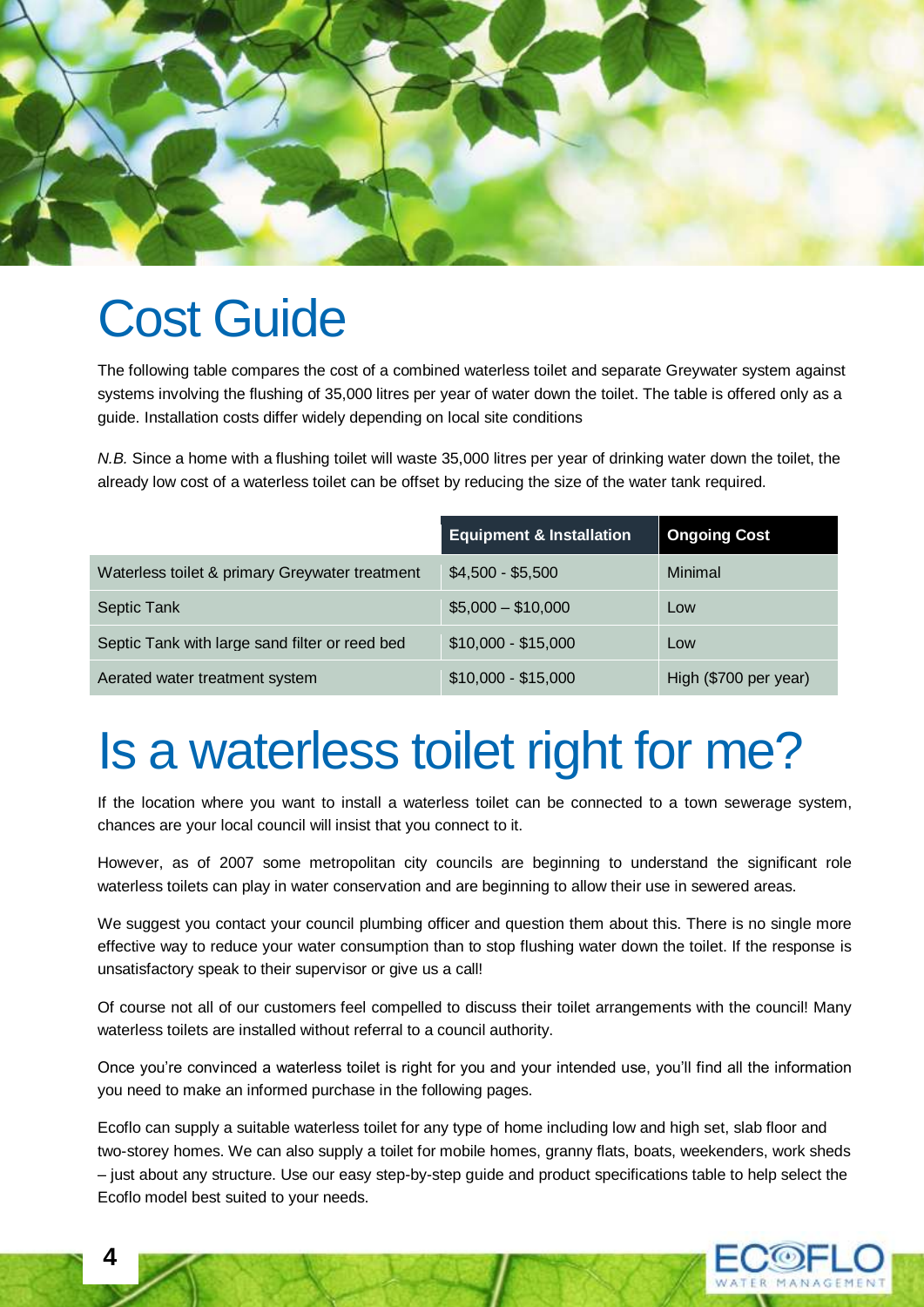

### The Standard in Performance, Choice, Service and Value

**Performance** - **When you "go with the flo" you're buying much more than the best value waterless toilets and Greywater systems - you're buying quality-endorsed products certified to Australian Standards 1546.2 for waterless toilets**. If you want to be certain your toilet has adequate capacity, and is safe, you need a toilet certified to the tough performance criteria of AS1546.2 - not one that only has State Government approval issued many years ago when standards were lower. If you're comparison shopping, we suggest you ask why our competitors' products don't have certification to AS1546.2 and what was the date of the state approval.



**Choice** - Ecoflo does not sell scaled-down industrial sized toilets, designed for roadside use or parks. As the specialist in, and largest supplier of, waterless toilets for domestic installations, we offer the widest choice of toilets specifically designed for the home. There are batch, continuous and hybrid process systems. We offer all three! This gives you maximum choice in terms of design and ease of servicing.

**Capacity / flexibility** – Our competitors' products are very large and of fixed capacity. Ecoflo offers, In addition to good sized self-contained units (the entire unit is above the floor), large capacity split systems (composter under the floor). We have low profile split system units requiring just 650 mm clearance between the ground and the bathroom floor and a footprint of < 700 mm square. Since many people prefer the look of a split system this is a real design and cost advantage over our competitors' units requiring over 2 cubic metres for installation under the floor. The Nature Loo range, being modular, has almost unlimited capacity through the addition of extra chambers. This offers our customers the opportunity to start small and low cost and expand capacity as their family grows. Depending on the model the chambers do not need to be located right below the pedestal; they can be offset! Some models allow the connection of two or more pedestals to the one composter.

**Bathroom design** – unique to Ecoflo is a range of pedestals to choose from which resemble the style of "normal flushing toilets", but without that ugly and wasteful cistern. Some models can also be colour coordinated to match your other bathroom fittings. Ask for details**.**

**Service** - Whether you're looking for assistance in choosing the right model for your needs, or optimising the performance of your system, our friendly team is here to help. Just as our products are built to last, so too is our commitment to service.

**Value** - *If you can find a better value waterless toilet, certified to Australian standards or not, we would like to hear from you!*

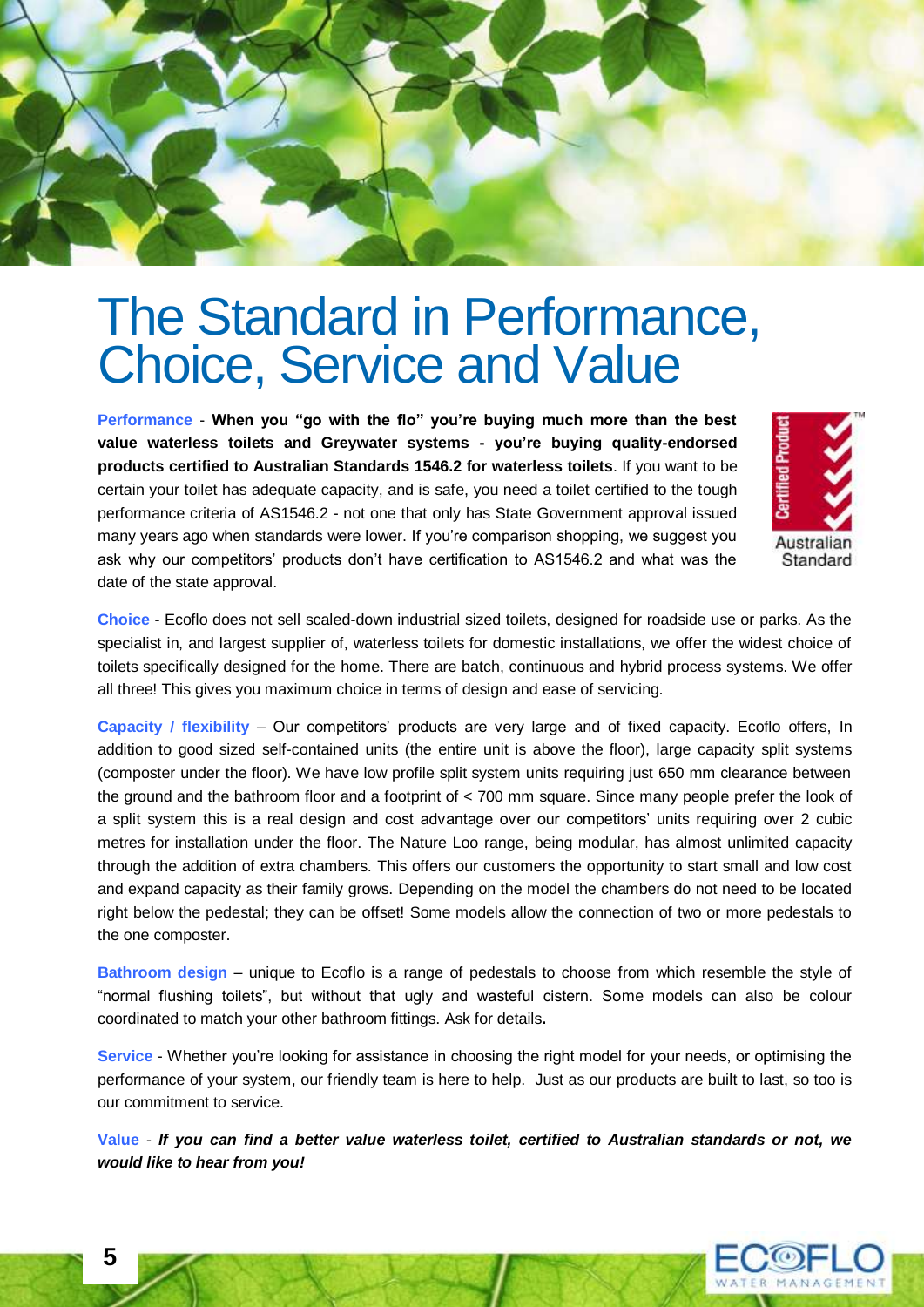

### Ecoflo answers your questions

#### *Q. Do waterless toilets smell?*

**A.** Ecoflo's domestic waterless toilets are odourless. Ecoflo's products use advanced technology to pull odours down into the system and out into the atmosphere via ventilation systems – some of which only use as much power in a day as a 60-watt light bulb uses in an hour. Ecoflo also offers solar and wind-driven ventilation systems.

#### *Q. Will I need to get council approval?*

**A.** Most Ecoflo toilets have state approval. Local council approval is site specific. If you are planning a new home you will need to make an application to council. If you find the council is advising against the installation of a waterless toilet, or recommending another type of system altogether, please call an Ecoflo consultant immediately to see if we can help you get council approval for your chosen system.



#### *Q. How much water will I save?*

**A.** The amount of water you will save will depend on the number of people living with you and using the waterless toilet. However, approximately 10,000 litres of water per person will be saved each year, giving you the satisfaction of saving water and money, whilst helping sustain and actually improve the environment by returning nutrients to the ground.

#### *Q. How much money will I save?*

**A.** Apart from the thousands of dollars saved when buying and installing a waterless toilet relative to a water flushing toilet, there is the ongoing annual saving due to lower energy costs, the lack of pumps requiring service and replacement and the mandatory service fees - according to one council officer a saving of \$800/year. With no water down the toilet you could also install a smaller water tank!!

#### *Q. Why are Ecoflo waterless toilets the least expensive?*

**A.** Ecoflo is the only major company in waterless toilets to rotomould its own composting chambers. This unique cost advantage and our high volume of sales ensures the lowest costs.

#### *Q. What makes an Ecoflo the best choice?*

**A. Ecoflo offers the best value products coupled with quality assurance through Australian standards certification.**



**6**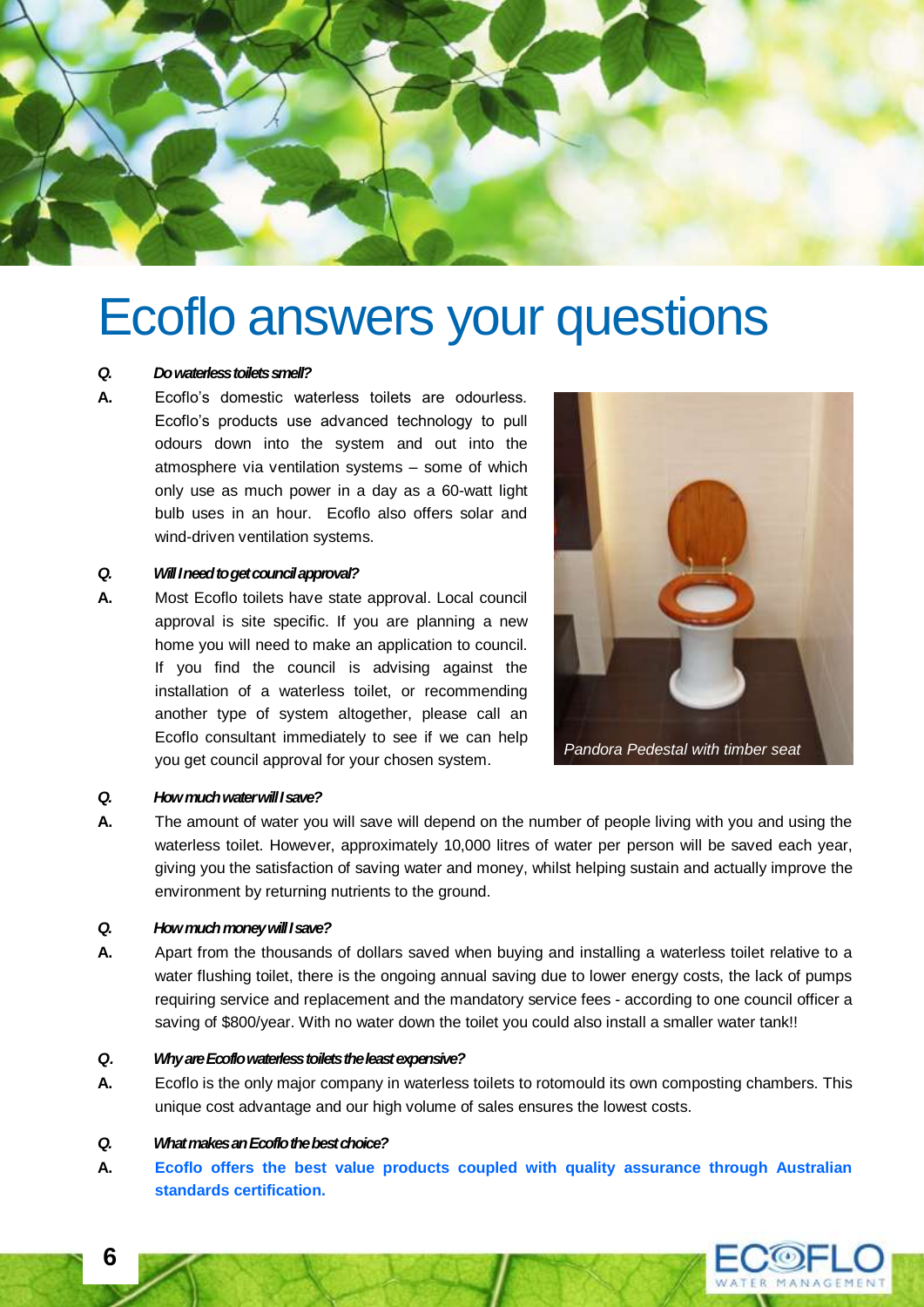

### There's an Ecoflo for Everyone!

Ecoflo manufactures the Nature Loo range of waterless toilets and Greywater systems in Brisbane. Nature Loos rely on radiant heat and aeration to drive the composting process. Ecoflo is also the sole importer of Canada's Sun-Mar toilets which use a unique rotating biodrum to generate accelerated composting.

Please see page 14 for Options and page 11 for the cost of the best priced toilets in Australia.

### **NATURE LOO – Classic Range**

The Classic range is the standard Australian split system waterless toilet which operates via batch rotation composing. It has no moving parts (except the ventilation fan), is modular to allow additional capacity to be added later at minimal cost, and is the lowest cost approved waterless toilet Australia-wide. The 750's small size and modular design allows it to be installed in spaces where other toilets will not fit.



The Classic 750 comes with a modern looking clean white Palisade pedestal and matching seat. It requires 750mm under floor vertical clearance. The Classic 750-3 is the standard product with three chambers. The Classic 750-2 comes with two chambers and is best suited to intermittent weekender type use but is adequate for couples in warmer climates.

The Classic 1000 is the deluxe version of the 750 with 20 per cent extra capacity per chamber. Being larger, it requires 1000 mm vertical clearance beneath the bathroom floor. It comes with a trolley to facilitate the exchange/rotation of the chambers. The standard Classic 1000 also includes the modern looking Palisade pedestal and solid white seat. Again, the Classic 1000-2 has two chambers and the Classic 1000-3 has three chambers for larger families and cooler climates. The Classic 1000 is also a good choice for a small commercial or workplace installation.

The Classic 650 is the smallest and lowest cost of the Classic family. It is ideal for weekenders and intermittent use. It requires 650 mm under floor clearance and comes with a contemporary looking Pandora pedestal. The capacity of the Classic 650-2 can be increased by adding more chambers. The standard Classic 650 has the Pandora pedestal and wooden seat.



**All Classic toilets can be customised. The main options are listed on pages 14-15.**

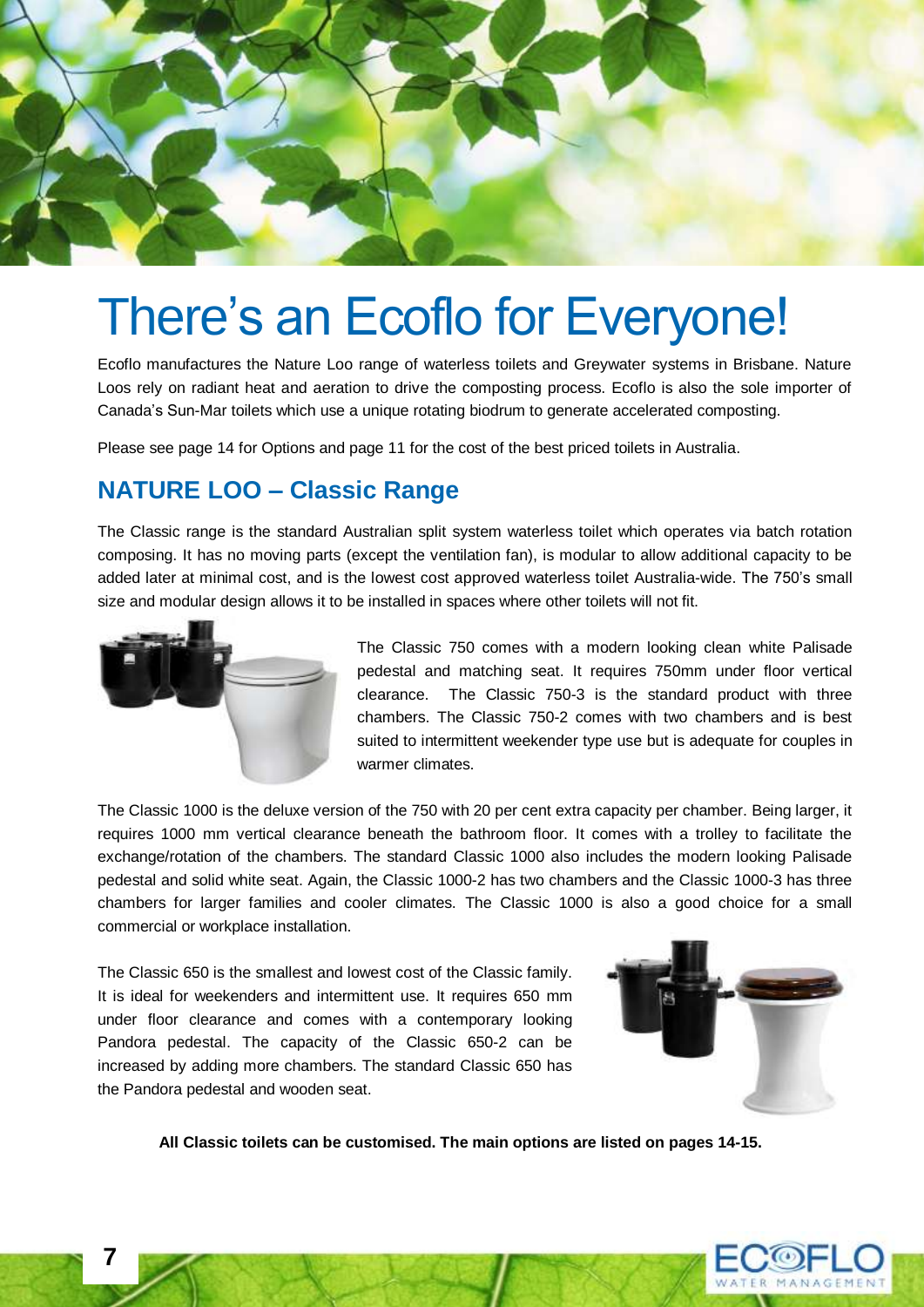

### **SUN- MAR Centrex range**

The Centrex toilets are split system units with a unique and patented rotating drum beneath the floor. The bio-drum sets up optimal composting conditions by regularly aerating and mixing the contents and maintaining even moisture distribution.

The standard units, the Centrex 3000 and 2000, use 500mL of water per person per day to flush the waste material sideways into the dry composter. The advantages of this unit are that It allows more than one pedestal to be attached to one central processing unit and gives people who feel the need to flush the option to do so.



The A/F versions, the Centrex 3000 A/F and 2000 A/F, have the composter directly beneath a Palisade pedestal (see p. 2). There is no micro flush and no option to have 2 or more pedestals

We recommend the standard sized unit, the 3000, particularly in colder geographical locations, but we also stock the smaller 2000 which is suitable for up to 4 people.

Both versions and sizes are supplied with a 12 volf fan for use with solar power (the NE models) or with a 240 volt fan to plug directly into mains power (please discuss with our sales consultants). Please note the specification for Australian toilets may be different from those in the Canadian Sun-Mar brochure.

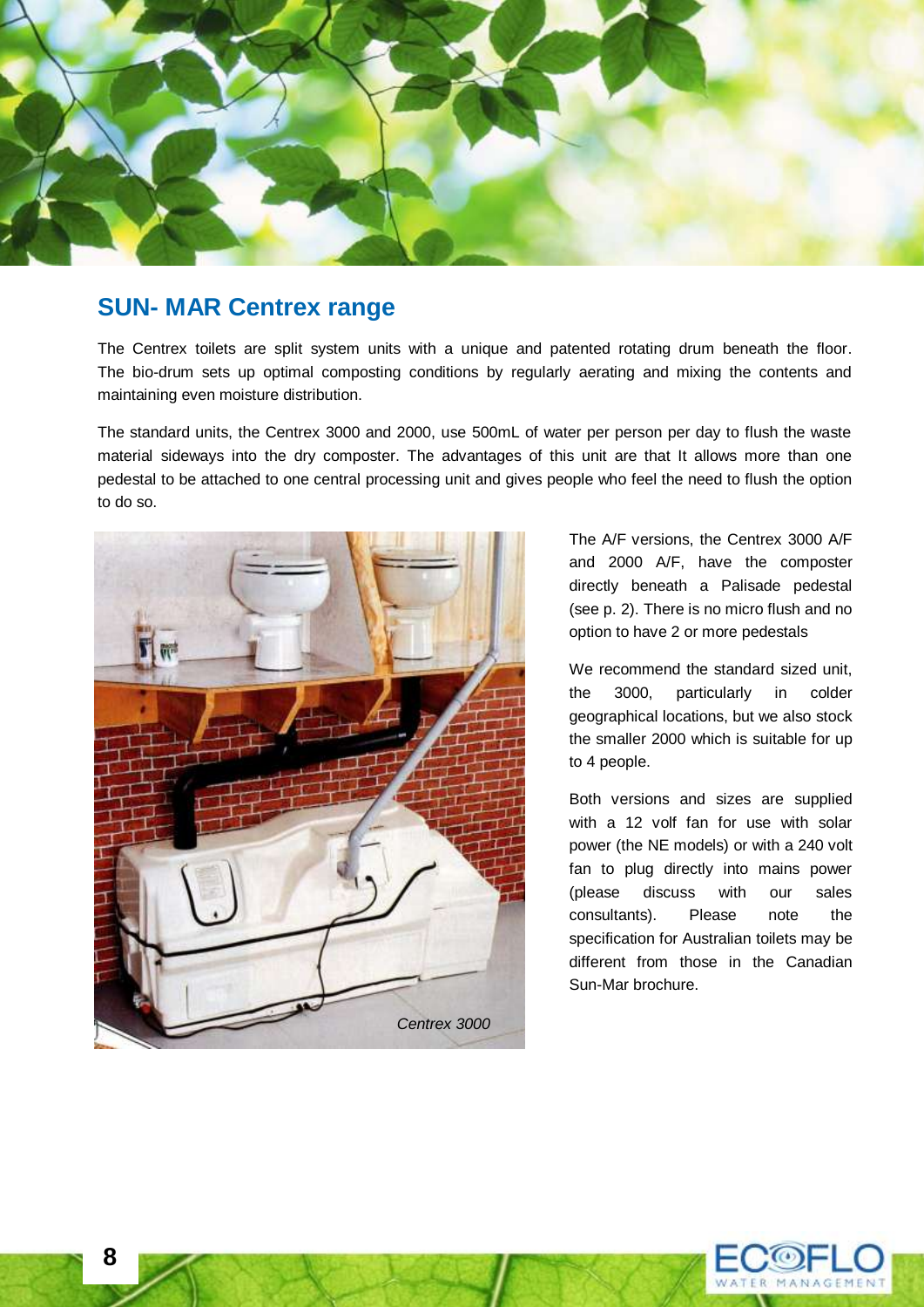

### **STAND ALONE SELF-CONTAINED SYSTEMS – For slab on ground**

#### **Sun-Mar Excel Range**

The unique Sun-Mar tumbling Biodrum™ technology ensures the best possible composting conditions through:

- Aeration
- Mixing
- Even moisture distribution

**The Excel** is a self-contained single unit composting toilet designed for those who are unable to install a chamber beneath the bathroom floor. It employs the Sun-Mar patented rotating biodrum technology to establish ideal composting conditions. It has an attractive high-gloss finish that suits modern bathrooms and is suitable for homes with up to 3-4 people. The Excel can be recessed into the floor to reduce its height,

*The Compact SM* is a lower profile version of the Excel with reduced capacity and is popular in ensuites and granny flats*.*

*The Excel NE*, unlike the standard model, has no heater. It has a 12 volt fan and transformer. This reduces usage to 2-3 people but is well-suited to homes using solar power or for holiday homes. The NE can be supplied without the fan and transformer at reduced cost but this is not recommended where the unit is being used daily inside the home.

*The Mobile* is a smaller version of the Excel M. Please see the Specification table on page 12 for fan and heater combinations. This model is available on special request. *Sun-Mar Excel*



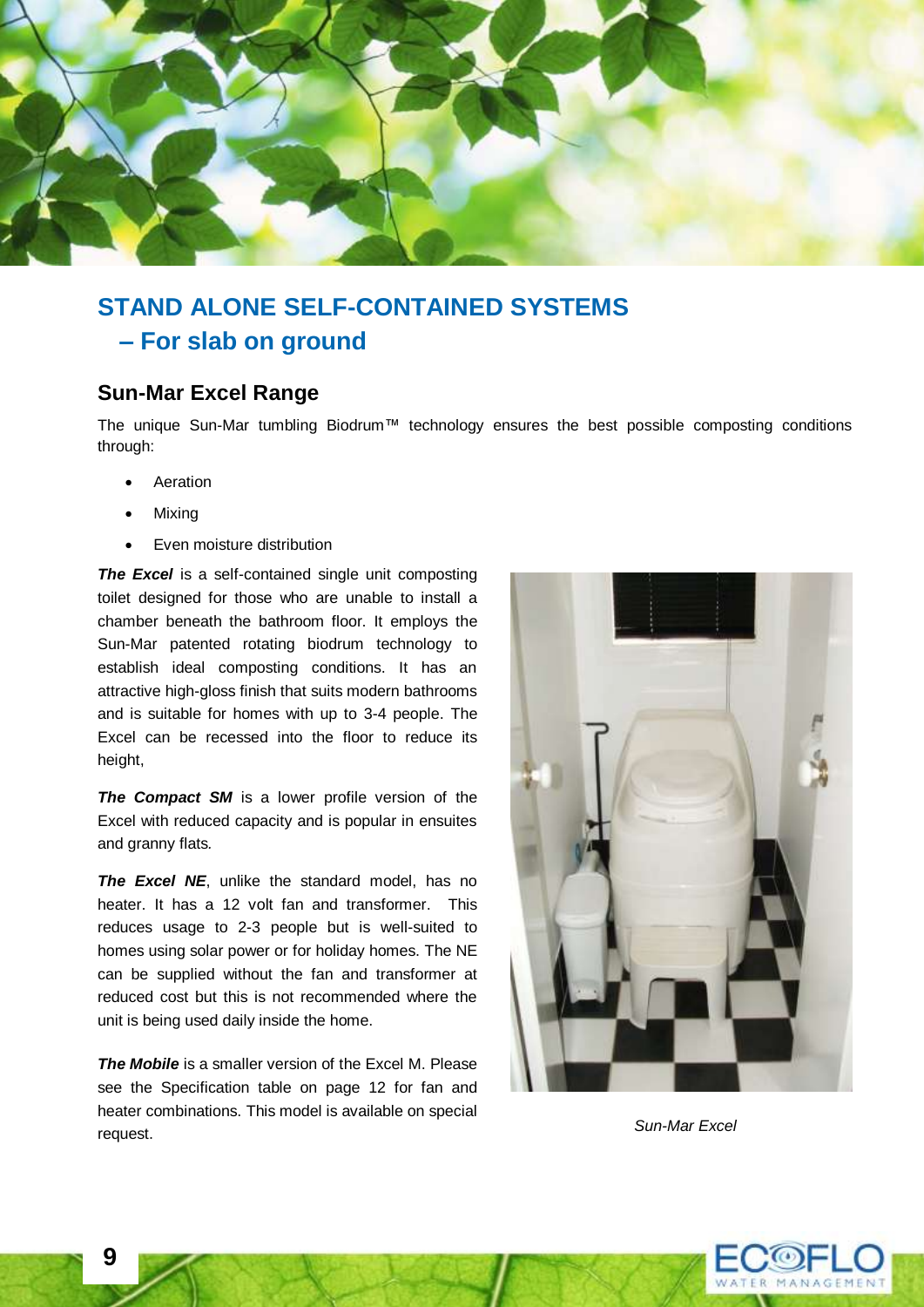



**Nature Loo Excelet NE** The *Excelet NE-2* package is an affordable, easily installed model designed for low volume or part-time use in weekenders, sheds and workshops. The solid fibreglass shell of the toilet fully encloses the composting chamber so you can use it anywhere - even on a slab floor!

> There is also the *Excelet NE-3* for higher volume use and cooler locations.

> There is an option to convert the Excelet NE model to an *Excelet-4* at a later date which is the Australian Standards certified model which is approved in several **States**

### **GREY WATER SYSTEMS**



Nature Clear GWS10 provides a simple low cost effective means of treating grey water. The contents of the half cubic metre tank filter the water and set up a biofilm to clean the water biologically. The system removes food scraps plus hair and lint from laundries. It also reduces harmful chemicals from detergents. Since the water passes through the system in minutes, bacteria causing odours do not become established. A grease trap is supplied for the kitchen water which is best connected to its own trench.

Nature Clear is approved in Queensland with distribution of the treated water via sub surface irrigation (100 x 100 mm trenches which are inexpensive to dig). Nature Clear GWS10 has not been submitted for approval outside Queensland but some councils in NSW and Tasmania have allowed it to be installed.

|                           | <b>Price A\$</b> | EP <sup>(2)</sup> | <b>Notes</b>                    |
|---------------------------|------------------|-------------------|---------------------------------|
| <b>Nature Clear GWS10</b> | 1.140            | $\mathbf b$       | <b>Excludes sand and gravel</b> |
| <b>300L Grease Trap</b>   | 325              |                   |                                 |
| 45L Grease Trap           | 225              |                   |                                 |

*\$200 off the price of your toilet if purchased with a GWS10*

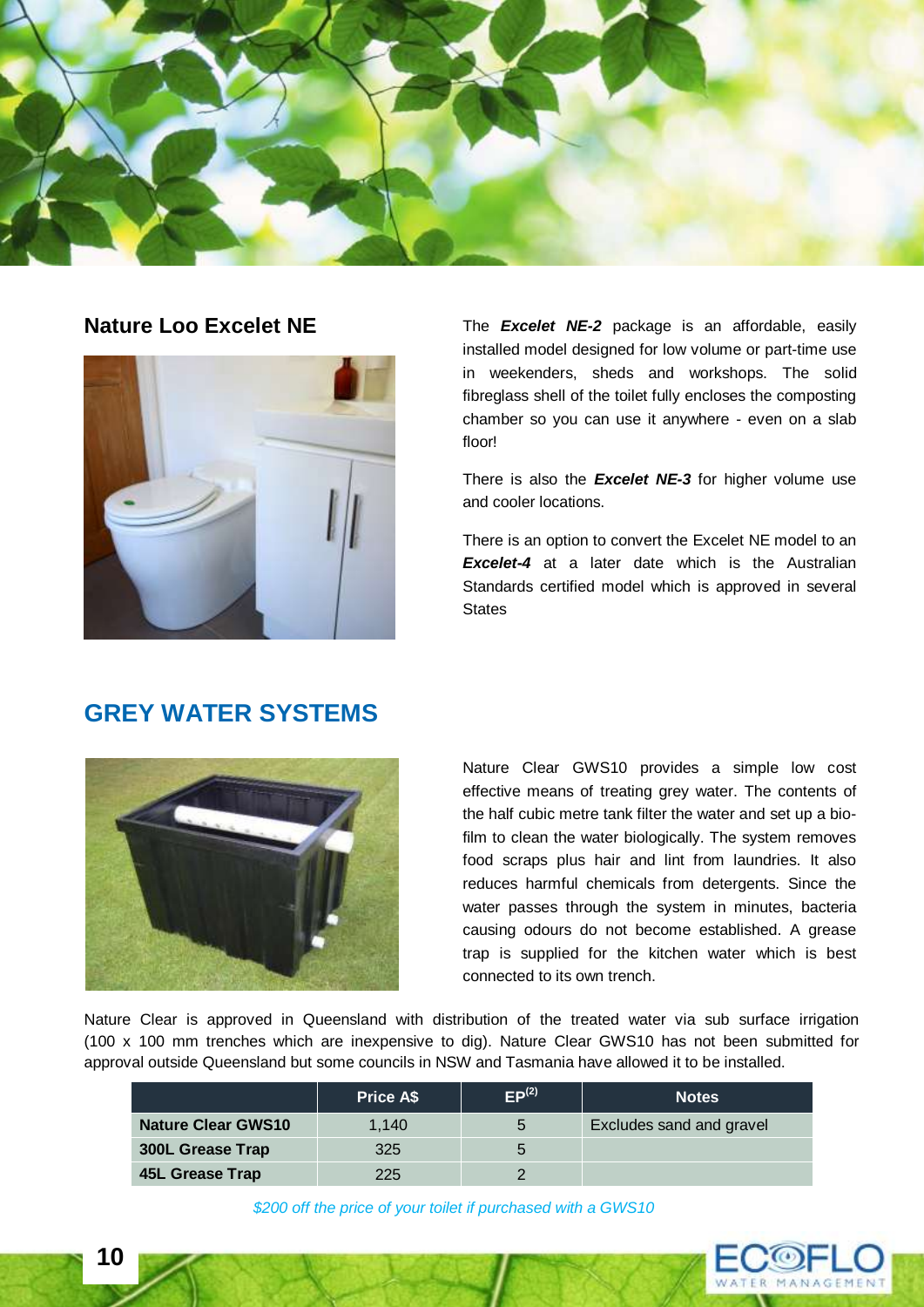

# Guide to Selection Prices inducte GST (ex-Brisbane) and are valid from March 2013

| <b>SPLIT SYSTEMS - Elevated floor</b> |                |                  |                   |                                   |
|---------------------------------------|----------------|------------------|-------------------|-----------------------------------|
|                                       | $V/C^{(1)}$ mm | <b>Price A\$</b> | EP <sup>(2)</sup> | Notes <sup>(3)</sup>              |
| Classic 650-2                         | 650            | 1,795            | $\mathbf{1}$      | Pandora pedestal with single fan  |
| Classic 650-3                         | 650            | 2,070            | $\overline{2}$    | system                            |
| Classic 740-2                         | 680            | 2,450            | $2 - 3$           | Pandora pedestal with             |
| Classic 740-3                         | 680            | 2,775            | $\overline{4}$    | trolley option                    |
| Classic 750-2                         | 680            | 2,650            | $2 - 3$           | Palisade pedestal with dual fan   |
| Classic 750-3                         | 680            | 2,975            | $\overline{4}$    | system and trolley option         |
| Classic 940-2                         | 850            | 2,775            | $\overline{4}$    | Palisade pedestal with single fan |
| Classic 940-3                         | 850            | 3,175            | 6                 | system and trolley option         |
| Classic 950-2                         | 950            | 3,100            | $\overline{4}$    | Pasadero pedestal with dual fan   |
| Classic 950-3                         | 950            | 3,500            | 6                 | system with trolley included      |
| <b>Classic 1000-2</b>                 | 1000           | 2,975            | $3 - 4$           | Palisade pedestal with trolley    |
| <b>Classic 1000-3</b>                 | 1000           | 3,375            | $5-6$             | included                          |
| Centrex 2000                          | 900            | 3,645            | $\overline{4}$    | Micro flush ceramic pedestal      |
| Centrex 2000 A/F                      | 1030           | 3,495            | $\overline{4}$    | Palisade pedestal                 |
| Centrex 2000 NE                       | 850            | 3,345            | $\overline{4}$    | Micro flush ceramic pedestal      |
| Centrex 2000 A/F NE                   | 980            | 3,195            | $\overline{4}$    | Palisade pedestal                 |
| Centrex 3000                          | 850            | 3,850            | $6 - 7$           | Micro flush ceramic pedestal      |
| Centrex 3000 A/F                      | 1050           | 3,700            | $6 - 7$           | Palisade pedestal                 |
| Centrex 3000 NE                       | 850            | 3,650            | $5-6$             | Micro flush ceramic pedestal      |
| Centrex 3000 A/F NE                   | 1030           | 3,500            | $5-6$             | Palisade pedestal                 |

### **STAND ALONE SELF-CONTAINED SYSTEMS – Slab on ground**

|                | $V/C^{(1)}$ mm | <b>Price A\$</b> | EP <sup>(2)</sup> | <b>Notes</b>             |
|----------------|----------------|------------------|-------------------|--------------------------|
| Excel          | N/A            | 2,549            | $3 - 4$           | 240 v fan and heater     |
| Excel NE       |                | 2,295            | $2 - 3$           | 12 v fan and transformer |
| S-M Compact    |                | 2,200            | $1 - 2$           | 240 v fan and heater     |
| NL Compact - 2 |                | 695              | $\mathbf 1$       | 12 v fan and transformer |
| NL Compact-3   |                | 895              | 2                 | 12 v fan and transformer |
| Excelet-4      |                | 2,100            | 2.5               | 12 v fan and transformer |
| Excelet NE-2   |                | 1,525            | 1                 | 12 v fan and transformer |
| Excelet NE-3   |                | 1,725            | 2                 | 12 v fan and transformer |

**(1) V/C** = Vertical clearance under floor for split systems (minimum) – allow extra 50 mm if ordering the trolley for the Classic 750. **(2) EP** = Equivalent people on a full time basis (4 EP is equivalent to 8 people part-time) assuming minimum average temp of >12 deg C **(3)** See page 14-15 for other options including alternative pedestals.

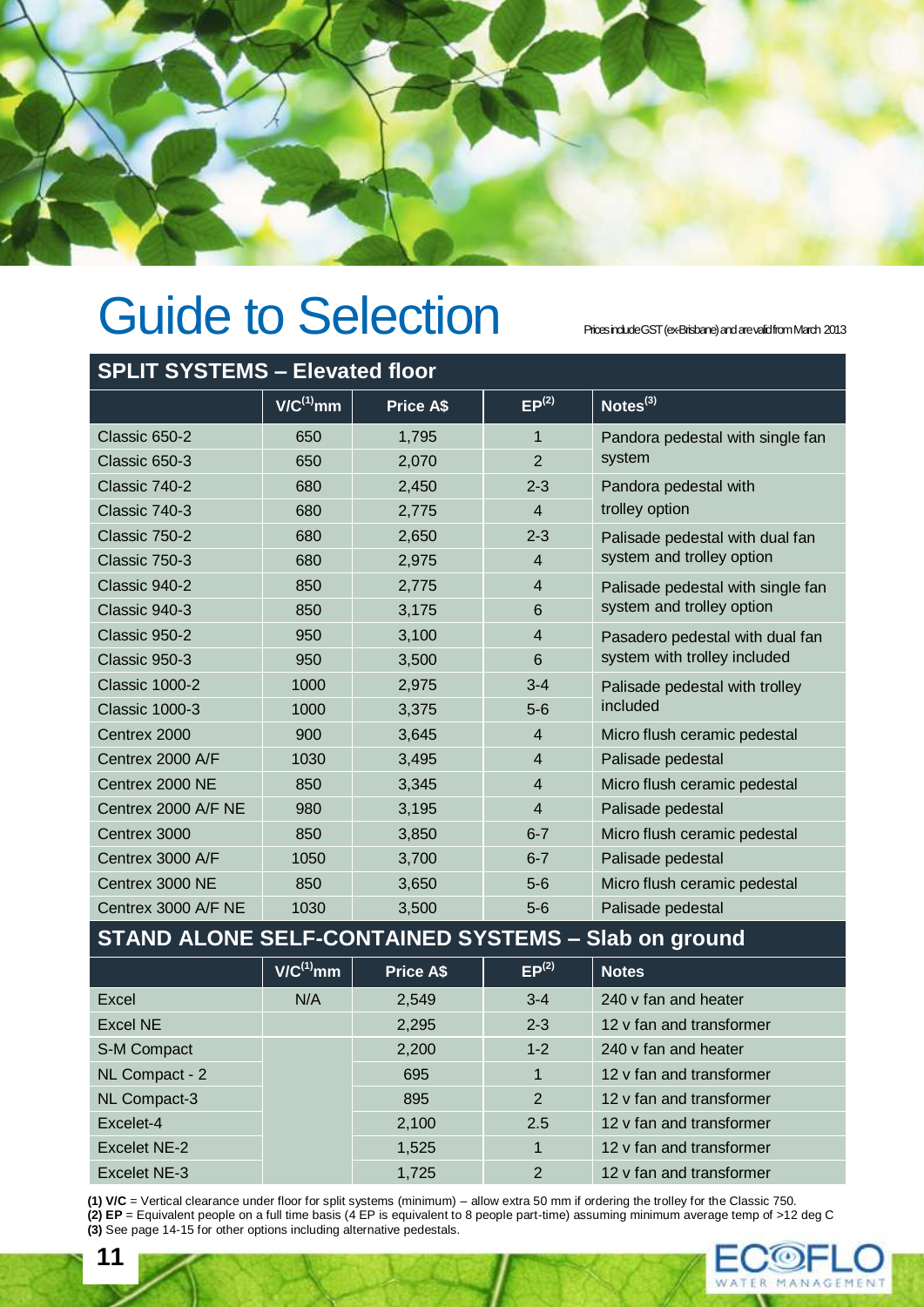| Specifications                              |                                                                  | <b>NIDC</b>                   | -Mai                                                    |                 |                          |                              |                                                        |                       |                         |                                                        |                                                        |
|---------------------------------------------|------------------------------------------------------------------|-------------------------------|---------------------------------------------------------|-----------------|--------------------------|------------------------------|--------------------------------------------------------|-----------------------|-------------------------|--------------------------------------------------------|--------------------------------------------------------|
|                                             | Excel                                                            | Excel<br>Ψ                    | Compact<br>$\overline{\text{MS}}$                       | Centrex<br>2000 | Centrex<br>2000 NE       | Centrex<br>2000 A/F          | 2000 A/F<br>Centrex<br>빌                               | Centrex<br>3000       | Centrex<br>3000 NE      | Centrex<br>3000 A/F                                    | Centrex<br>A/F NE<br>3000                              |
| Composting Capacity                         |                                                                  |                               |                                                         |                 |                          |                              |                                                        |                       |                         |                                                        |                                                        |
| Number of Equivalent People (full-time use) | $3-4$                                                            | $2-3$                         | $1 - 2$                                                 | 4               | 4                        | 4                            | 4                                                      | $6 - 7$               | $6 - 7$                 | $6-7$                                                  | $6 - 7$                                                |
| <u> Electrical</u>                          |                                                                  |                               |                                                         |                 |                          |                              |                                                        |                       |                         |                                                        |                                                        |
| Fan Watts (required or optional hook-up)    | 35 req.                                                          | $\overline{\mathcal{N}}$      | 35 req.                                                 | 35 req.         | $\overline{\mathcal{N}}$ | 35 req.                      | $\overline{\mathcal{N}}$                               | 35 req.               | $\overline{\mathsf{N}}$ | 35 req.                                                | $\overline{\mathsf{N}}$                                |
| <b>Average Heater Watts</b>                 | 150                                                              | $\leq$                        | 125                                                     | $\frac{4}{2}$   | $\leq$                   | $\frac{4}{2}$                | $\frac{4}{2}$                                          | $\frac{4}{2}$         | $\frac{4}{2}$           | $\frac{4}{2}$                                          | $\sum_{i=1}^{n}$                                       |
| <b>Jnit Dimensions cms</b>                  |                                                                  |                               |                                                         |                 |                          |                              |                                                        |                       |                         |                                                        |                                                        |
| Height (Composter Only)                     | 84                                                               | 80                            | 72                                                      | $\overline{7}$  | 57                       | $\overline{7}$               | 57                                                     | 77                    | $\overline{7}$          | 77                                                     | 74                                                     |
| Depth                                       | $\frac{8}{4}$                                                    | 82.5                          | 84                                                      | 68.5            | 57                       | 68.5                         | 29                                                     | $\overline{C}$        | $\overline{C}$          | $\overline{C}$                                         | $\overline{C}$                                         |
| Width                                       | 57                                                               | 57                            | 54.5                                                    | 115.5           | 115.5                    | 115.5                        | 115.5                                                  | 180                   | 180                     | 180                                                    | 180                                                    |
| <b>Waste Chute Diameter</b>                 | $\leq$                                                           | $\stackrel{\triangle}{\geq}$  | $\frac{4}{\sqrt{2}}$                                    | ၜ               | ၜ                        | 25                           | 25                                                     | ၜ                     | ၜ                       | 25                                                     | 25                                                     |
| ent & Drains cms                            |                                                                  |                               |                                                         |                 |                          |                              |                                                        |                       |                         |                                                        |                                                        |
| Vent Pipe                                   | 5                                                                | $\overline{0}$                | 5                                                       | 40              | $\overline{C}$           | 5                            | $\overline{0}$                                         | 5                     | $\overline{C}$          | 5                                                      | $\overline{0}$                                         |
| Drains (required or optional hook up)       | $1.2$ opt                                                        | 2.4 req.                      | $.2$ opt<br>$\overline{\phantom{0}}$                    | 2.4 req.        | 2.4 req.                 | 2.4 opt.                     | 2.4 req.                                               | 2.4 req.              | 2.4 req.                | 2.4 opt.                                               | 2.4 req.                                               |
| <b>Neight (kgs.</b>                         |                                                                  |                               |                                                         |                 |                          |                              |                                                        |                       |                         |                                                        |                                                        |
| Shipping Weight                             | 45.5                                                             | 43                            | $\overline{4}$                                          | 54              | $\overline{6}$           | 56                           | 52                                                     | $\overline{78}$       | 75                      | $\overline{8}$                                         | 77                                                     |
| <b>Shipping Carton Dims cms</b>             |                                                                  |                               |                                                         |                 |                          |                              |                                                        |                       |                         |                                                        |                                                        |
| Height                                      | 91.5                                                             | 91.5                          | 77.5                                                    | 76              | 76                       | 91.5                         | 91.5                                                   | 84                    | $\frac{8}{4}$           | 84                                                     | 84                                                     |
| Length                                      | 80                                                               | 90                            | 8                                                       | 119             | 119                      | 119                          | 119                                                    | 153.5                 | 53.5                    | 153.5                                                  | 153.5                                                  |
| Width                                       | $\overline{7}$                                                   | $\overline{7}$                | $\overline{7}$                                          | 72              | 72                       | 72                           | 72                                                     | $\overline{7}$        | $\overline{7}$          | $\overline{7}$                                         | $\overline{7}$                                         |
| Rough-in Measurements cms                   |                                                                  |                               |                                                         |                 |                          |                              |                                                        |                       |                         |                                                        |                                                        |
| Depth required to remove drawer             | 117                                                              | 117                           | 114                                                     | 114             | 114                      | 114                          | 114                                                    | 116                   | 116                     | 116                                                    | 116                                                    |
| Rec. depth to centre of chute from wall     | $\leq$                                                           | $\frac{4}{2}$                 | $\frac{4}{2}$                                           | 27              | 27                       | $\infty$                     | 80                                                     | 27                    | 27                      | $\infty$                                               | 30                                                     |
| Min. vertical gap under bathroom floor      | $\leq$                                                           | $\frac{4}{\sqrt{2}}$          | $\frac{4}{\sqrt{2}}$                                    | 80              | 85                       | 92                           | 88                                                     | 80                    | 85                      | 86                                                     | 103                                                    |
| <b>Approvals and Certification</b>          |                                                                  |                               |                                                         |                 |                          |                              |                                                        |                       |                         |                                                        |                                                        |
| Australian standards 1546.2 certification   | YES                                                              | YES                           | YES                                                     | YES             | YES                      | YES                          | YES                                                    | YES                   | YES                     | YES                                                    | YES                                                    |
| State approvals                             | <b>ASM</b><br>QLD<br>$\mathbb{S}^{\mathbb{C}}$<br>$\overline{z}$ | NSW<br>TAS   QLD<br><b>ZŠ</b> | <b>ASW</b><br>QLD<br>$W^{\mathsf{A}}$<br>$\overline{z}$ | esga<br>Esga    | na<br>Saa                | NSW<br>TAS   QLD<br>$\Sigma$ | NSW<br>TAS   QLD<br>$W^{\mathsf{A}}$<br>$\overline{z}$ | SA   QLD<br><b>NA</b> | <b>ESSER</b>            | NSW<br>TAS   QLD<br>$W^{\mathsf{A}}$<br>$\overline{z}$ | NSW<br>TAS   QLD<br>$W^{\mathsf{A}}$<br>$\overline{z}$ |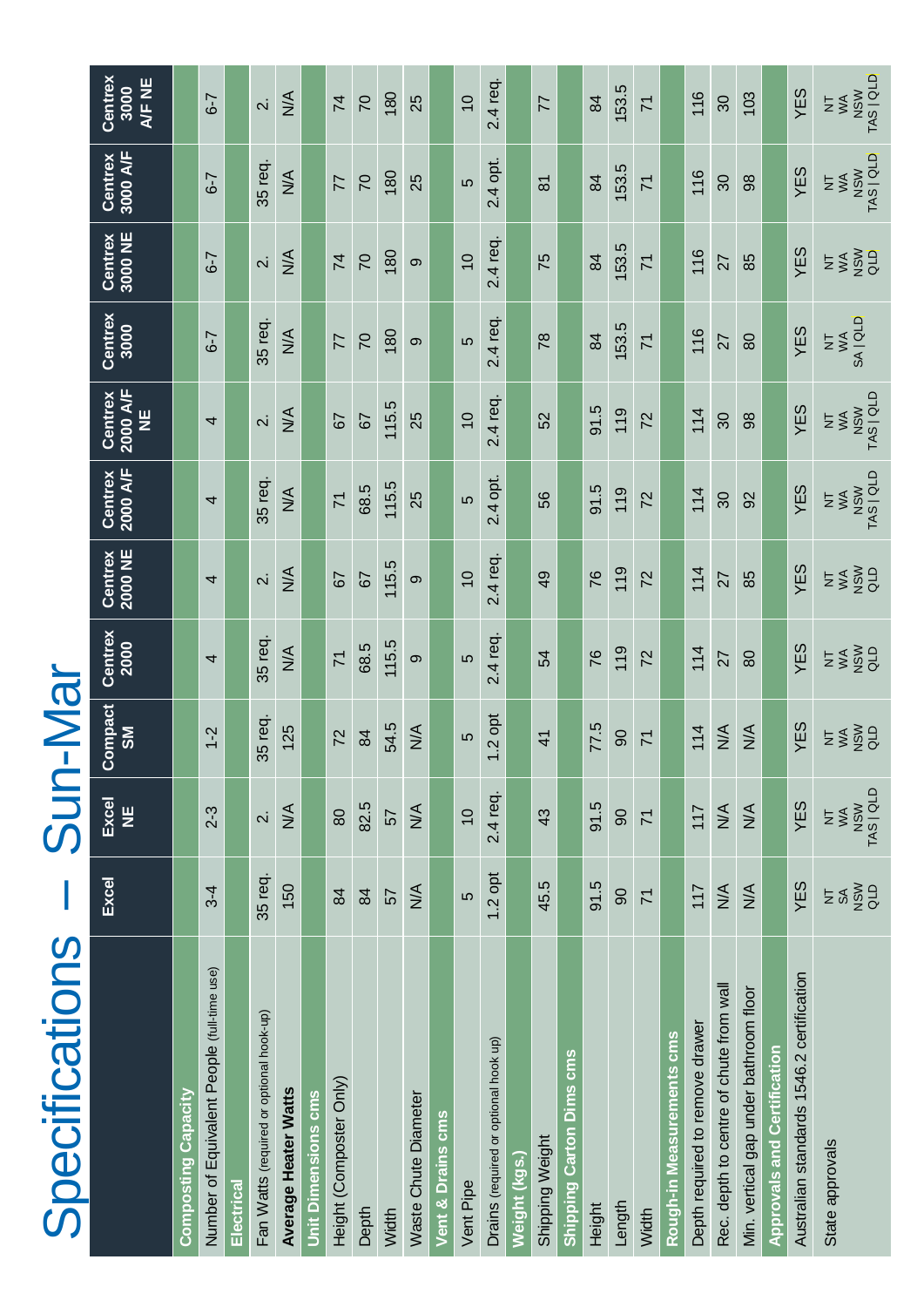| Specifications                              |                                     | Nat                                               | <b>Ure Lo</b>                  |                                |                                    |                                    |                         |                            |                                          |
|---------------------------------------------|-------------------------------------|---------------------------------------------------|--------------------------------|--------------------------------|------------------------------------|------------------------------------|-------------------------|----------------------------|------------------------------------------|
|                                             | 2 chambers<br>Classic<br>$1000 - 2$ | 3 chambers<br>Classic<br>1000-3                   | 2 chambers<br>Classic<br>750-2 | 3 chambers<br>Classic<br>750-3 | 2 chambers<br>Classic<br>$650 - 2$ | 3 chambers<br>Classic<br>$650 - 3$ | 4 chambers<br>Excelet 4 | Excelet NE-2<br>2 chambers | Compact<br>2 chambers<br>NL <sub>2</sub> |
| Composting Capacity                         |                                     |                                                   |                                |                                |                                    |                                    |                         |                            |                                          |
| Number of Equivalent People (full-time use) | $3-4$                               | 5-6                                               | $2 - 3$                        | 4                              | $\overline{\phantom{0}}$           | $\mathbf{\Omega}$                  | 2.5                     | $\overline{\phantom{0}}$   | $\overline{\phantom{0}}$                 |
| Electrical                                  |                                     |                                                   |                                |                                |                                    |                                    |                         |                            |                                          |
| Fan Watts (required or optional hook-up)    | 5 req.                              | 5 req.                                            | 2 req.                         | 2 req.                         | 2 req.                             | 2 req.                             | 2 req.                  | 2 req.                     | 2 req.                                   |
| <b>Unit Dimensions cms</b>                  |                                     |                                                   |                                |                                |                                    |                                    |                         |                            |                                          |
| Height (Composter Only)                     | 8                                   | $\overline{6}$                                    | $\overline{C}$                 | $\overline{C}$                 | 55                                 | 55                                 | $\overline{40}$         | 45                         | 45                                       |
| Depth                                       | 85                                  | 85                                                | 82                             | 8                              | 45                                 | $\frac{5}{1}$                      | $\overline{49}$         | $\overline{9}$             | 59                                       |
| Width                                       | 80                                  | 80                                                | 80                             | 8                              | 45                                 | 45                                 | 34                      | 34                         | 39                                       |
| Waste Chute Diameter                        | 25                                  | 25                                                | 25                             | 25                             | 25                                 | 25                                 | $\frac{1}{2}$           | $\frac{4}{2}$              | $\frac{1}{2}$                            |
| ent & Drains cms                            |                                     |                                                   |                                |                                |                                    |                                    |                         |                            |                                          |
| Vent Pipe                                   | $\overline{0}$                      | $\overline{0}$                                    | $\overline{C}$                 | $\overline{0}$                 | $\overline{0}$                     | $\overline{10}$                    | $\overline{0}$          | $\overline{0}$             | $\overline{10}$                          |
| Drains (required or optional hook up)       | 2.5                                 | 2.5                                               | 1.9                            | $\frac{0}{1}$                  | 1.9                                | 1.9                                | 1.9                     | 1.9                        | 1.9                                      |
| Neight (kgs.)                               |                                     |                                                   |                                |                                |                                    |                                    |                         |                            |                                          |
| Shipping Weight                             | 35                                  | $\overline{4}$                                    | 20                             | 25                             | $\frac{8}{18}$                     | 22                                 | 34                      | 24                         | 12                                       |
| <b>Carton Dims cms</b><br><b>Shipping</b>   |                                     |                                                   |                                |                                |                                    |                                    |                         |                            |                                          |
| Height                                      | 80 x 2                              | $80 \times 3$                                     | 60 x 2                         | 60 x 3                         | S<br>70 x                          | $70 \times 4$                      |                         |                            | $\mathbf{\Omega}$<br>55 x 2              |
| Length                                      | $90 \times 2$                       | $90 \times 3$                                     | 70 x 2                         | $70 \times 3$                  | 45 x 3                             | 45 x 3                             |                         |                            | $\mathbf{\Omega}$<br>45 x                |
| Width                                       | $\mathbf{\Omega}$<br>80 x           | က<br>80x                                          | $\mathbf{\Omega}$<br>60 x      | 60 x 3                         | S<br>45 x                          | 45 x 3                             |                         |                            | 45 x 2                                   |
| Rough-in Measurements cms                   |                                     |                                                   |                                |                                |                                    |                                    |                         |                            |                                          |
| Depth required to remove drawer             | $M\uparrow$                         | $\frac{4}{2}$                                     | $\sum_{i=1}^{n}$               | $\frac{4}{2}$                  | $\frac{4}{\sqrt{2}}$               | $\frac{4}{5}$                      | $\frac{4}{\sqrt{2}}$    | $\frac{4}{2}$              | $\frac{4}{\sqrt{2}}$                     |
| Rec. depth to centre of chute from wall     | 30                                  | 30                                                | 30 <sub>o</sub>                | 30                             | 30 <sub>o</sub>                    | 30                                 | $\frac{1}{2}$           | $\frac{1}{2}$              | $\frac{1}{2}$                            |
| Min. vertical gap under bathroom floor      | 100                                 | 100                                               | 89                             | 89                             | 65                                 | $\frac{4}{2}$                      | $\frac{4}{2}$           | $\frac{4}{2}$              | $\frac{4}{2}$                            |
| <b>Approvals and Certification</b>          |                                     |                                                   |                                |                                |                                    |                                    |                         |                            |                                          |
| Australian standards 1546.2 certification   | YES                                 | YES                                               | YES                            | YES                            | $\frac{1}{2}$                      | $\overline{Q}$                     | $\frac{1}{2}$           | $\frac{1}{2}$              | $\frac{1}{2}$                            |
| State approvals                             | NT/WA/NSW/<br>VIC/TAS/QLD           | NT/WA/NSW/<br><b>VIC/TAS/QLD</b><br>$\frac{1}{2}$ | NT/WA/NSW/<br>TAS/QLD          | NT/WA/NSW/<br>TAS/QLD          | QLD only                           | QLD only                           | <b>NSW/QLD</b>          |                            |                                          |

.

N.B. All Nature Loo toilets can have increased capacity by adding extra chambers N.B. All Nature Loo toilets can have increased capacity by adding extra chambers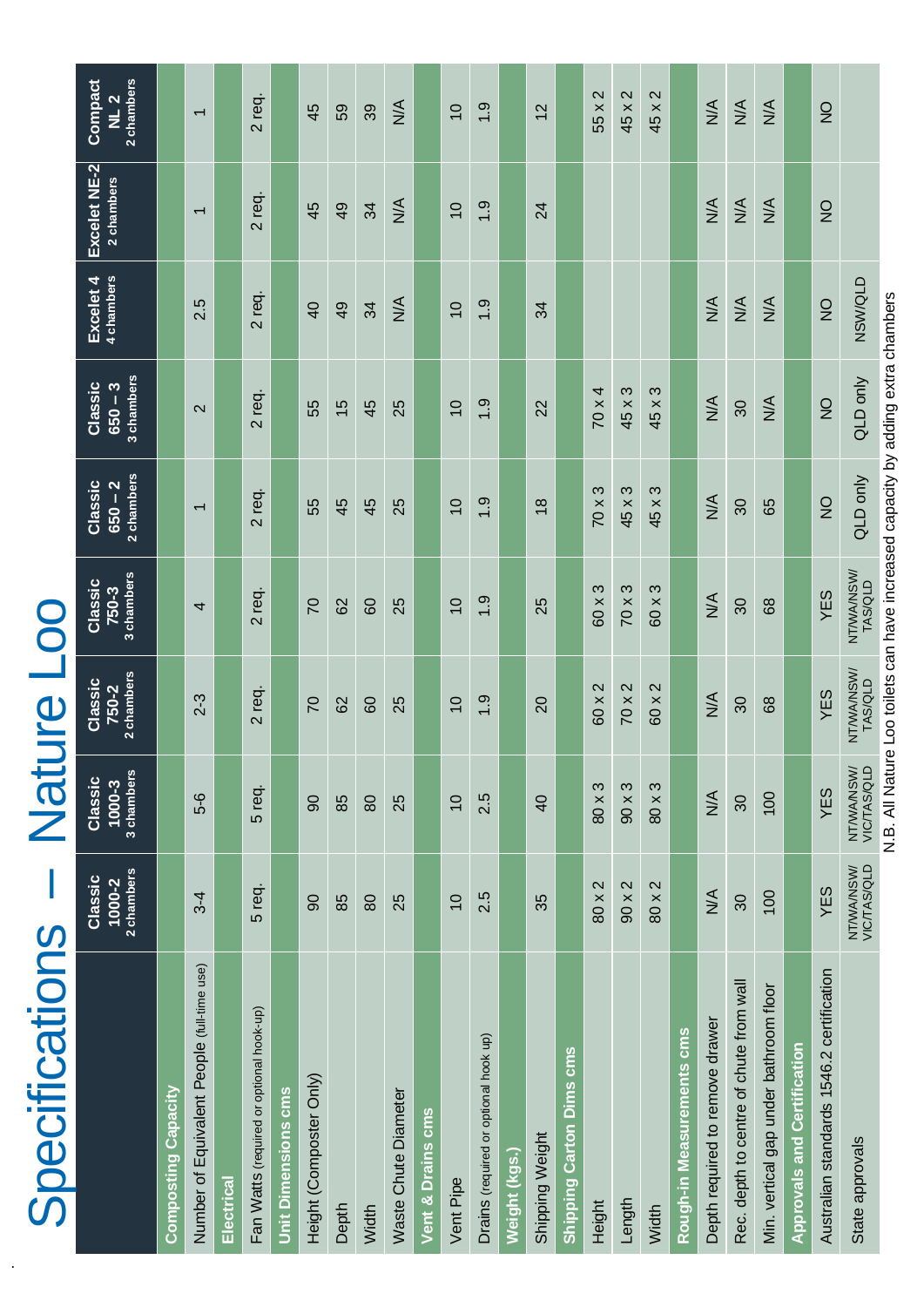

# Options and Accessories

|                 | PEDESTALS (zero flush classic spilt-systems only) |                                          |                                                                            |
|-----------------|---------------------------------------------------|------------------------------------------|----------------------------------------------------------------------------|
|                 | <b>Pandora Pedestal</b><br>(see page 3)           | <b>Palisade Pedestal</b><br>(see page 2) | <b>Pasadero Pedestal</b><br><b>Urine Diverting</b><br>(see pedestal sheet) |
| <b>CLC 650</b>  | Standard                                          | $+$ \$60                                 | $+$ \$85                                                                   |
| <b>CLC 750</b>  | $-$ \$60                                          | Standard                                 | $+$ \$25                                                                   |
| <b>CLC 950</b>  | N/A                                               | N/A                                      | Standard                                                                   |
| <b>CLC 1000</b> | $-$ \$60                                          | Standard                                 | $+$ \$25                                                                   |

| <b>TROLLEY</b>                                                  |             |
|-----------------------------------------------------------------|-------------|
| A trolley can be supplied for the Classic 750 (1 only required) | \$170       |
| The Classic 1000 can be supplied without the trolley            | less \$ 170 |

| <b>WASTE CHUTE (Classics and Centrex A/F only)</b>                                                               |      |
|------------------------------------------------------------------------------------------------------------------|------|
| If your bathroom floor is >70 cms above the composting unit you will need an extra<br>length of chute and a seal | \$86 |
|                                                                                                                  |      |
| <b>NATURE FLUSH ENZYMES (All Toilets)</b>                                                                        |      |
| To accelerate composting, provide a fresh fragrance concentrate bottles (20L when<br>diluted) enough for 2 years | \$33 |

| NATURE QUICK MICROBES (All Toilets)                                              |                 |
|----------------------------------------------------------------------------------|-----------------|
| To kick start composting when changing Nature Loo chambers or after long periods | \$18 for 1 bag  |
| of no use.                                                                       | \$29 for 2 bags |

| <b>SEATS (Classics only)</b>                                                     |            |
|----------------------------------------------------------------------------------|------------|
| A timber seat can be substituted for the white seat (only on a Pandora pedestal) | No charge! |



**14**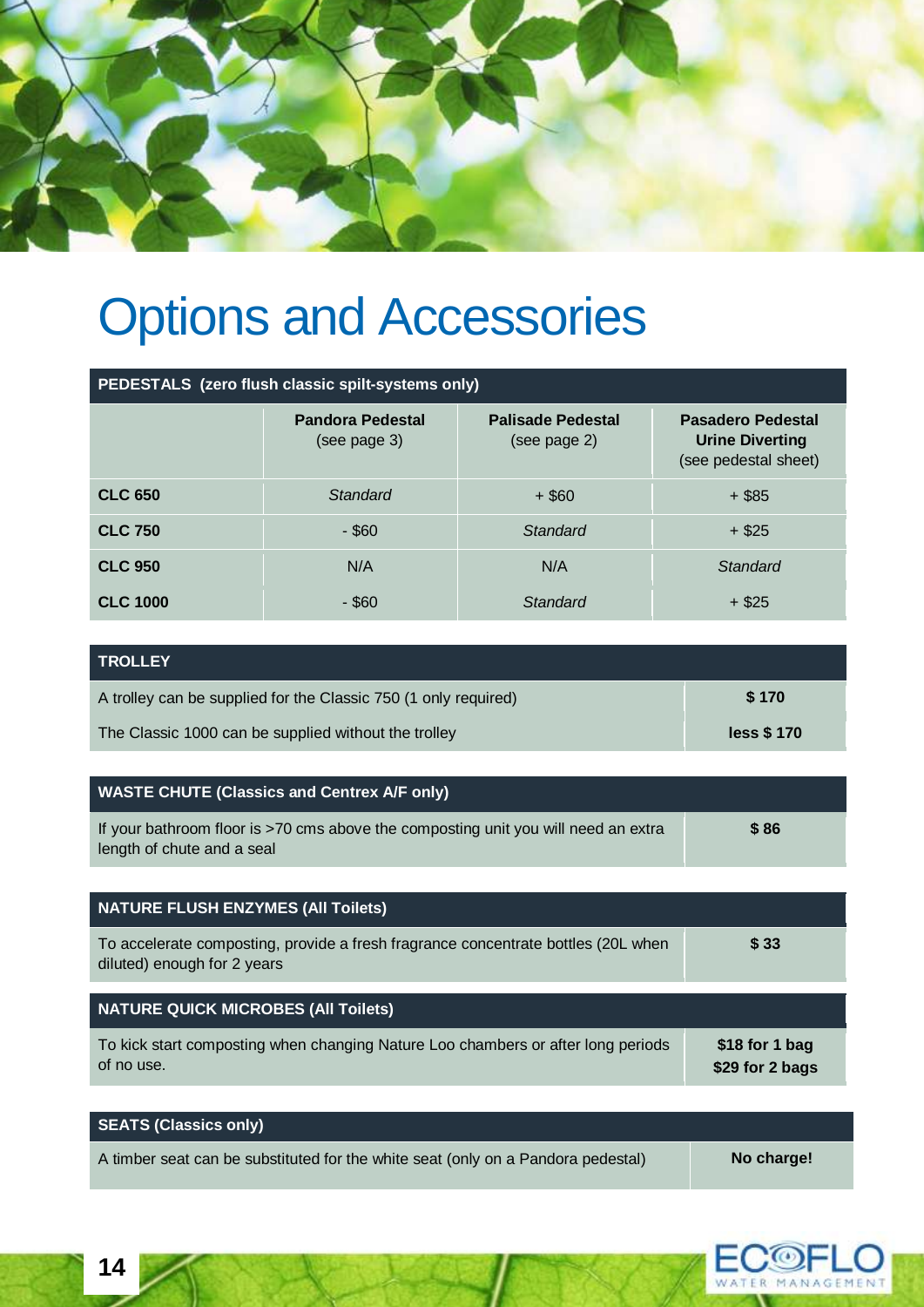

# Options and Accessories

| <b>FANS</b>                                        |       |
|----------------------------------------------------|-------|
| 12 volt 2 watt (Nature Loos and Sun-Mar NE models) | \$ 57 |
| 12 volt 5 watt (Nature Loos and Sun-Mar NE models) | \$62  |
| 24 volt 2 watt (Nature Loos and Sun-Mar NE models) | \$ 60 |
| 240 volt 35 watt (Other Sun-Mar models)            | \$128 |

| UPS (Only 12 or 24 volt toilets)                                                                                                                              |       |
|---------------------------------------------------------------------------------------------------------------------------------------------------------------|-------|
| The Uninterrupted Power Source will provide power to 12 or 24 volt fans during 3-4<br>hour black outs. Price quoted is valid when UPS purchased with a toilet | \$148 |

| SOLAR POWER SYSTEM (12 and 24 volt systems only)                                             |        |
|----------------------------------------------------------------------------------------------|--------|
| A 20 watt panel, regulator and 35 a/hr battery for continuous power to 12 or 24 volt<br>fans | \$ 365 |

| <b>WIND DRIVEN VENTILATORS (Nature Loos only)</b>                                                                                                                          |       |
|----------------------------------------------------------------------------------------------------------------------------------------------------------------------------|-------|
| Where there is no electrical power we can supply a ventilator which will turn in wind<br>speeds of >5km/hr. This is not recommended for full time use toilets in the home. | \$185 |

*Note: If the fan(s) and transformer are not required the cost of the ventilator is reduced to only \$95.*

**Conditions** 

We reserve the right to modify specifications of Nature Loo products

The specifications of Sun-Mar toilets supplied in Australia may differ from those supplied in N America as per the Sun-Mar brochure



**15**